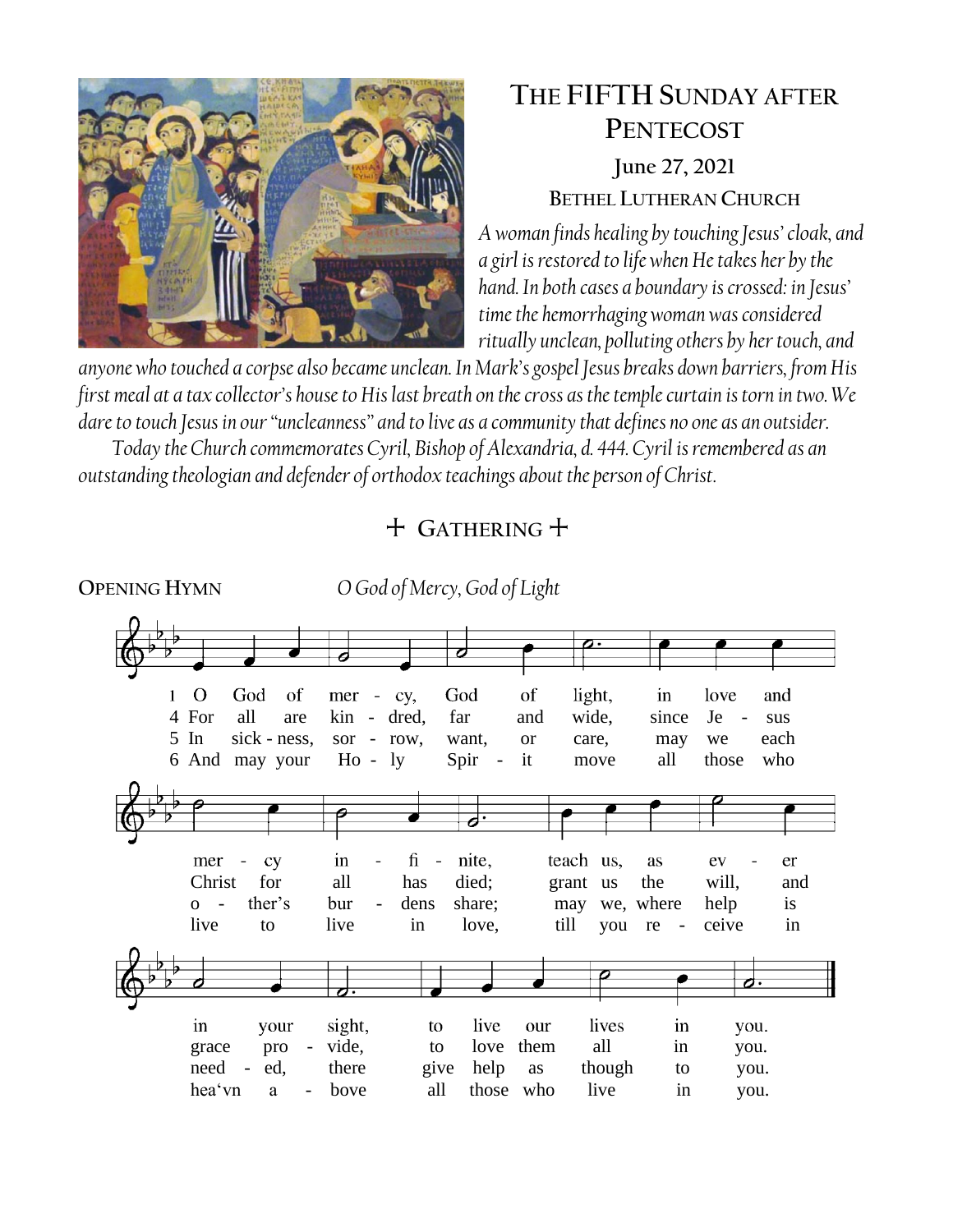**CONFESSION AND FORGIVENESS**

*All may make the sign of the cross, the sign marked at baptism.*

- P. We are gathered in the name of the Father, and of the  $+$  Son, and of the Holy Spirit.
- **C. Amen.**
- P. Trusting God's promise of forgiveness, let us confess our sin against God and one another.

*Silence is kept for reflection and self-examination.*

- P. Loving God,
- **C. we confess that we have not loved You with our whole hearts; we have not loved our neighbors as ourselves. We have failed to worship You with our whole being and to share the abundance of grace You give us. We have acted out of selfish ambition rather than the interests of others; we have nursed grudges rather than seeking reconciliation and peace. Forgive us and renew in us the mind of Christ Jesus, that we may live according to Your will. Amen.**
- P. Since we are justified by faith . . . the Holy Spirit.
- **C. Amen.**

**GREETING**

- P. The grace of our Lord, Jesus Christ, the love of God, and the communion of the Holy Spirit be with you all.
- **C. And also with you.**

## **PRAYER OF THE DAY**

- P. Almighty and merciful God, we implore You to hear the prayers of Your people. Stretch out the right hand of Your majesty to be our defense against all harm and danger, that we may live and thrive through Your Son, Jesus Christ our Lord, Whom with You and the Holy Spirit we worship and praise, one God, now and forever.
- **C. Amen.**

# + **WORD** +

## **FIRST READING: Lamentations 3:22-33**

*Lamentations is one of our most important sources of information about the terrible conditions in Jerusalem after the Babylonian siege in 587 B.C. Though the people admit that God's judgment was just, today's reading declares a fervent trust that God will not leave them forever.* 

The steadfast love of the LORD never ceases,

His mercies never come to an end;

<sup>23</sup>they are new every morning;

great is Your faithfulness.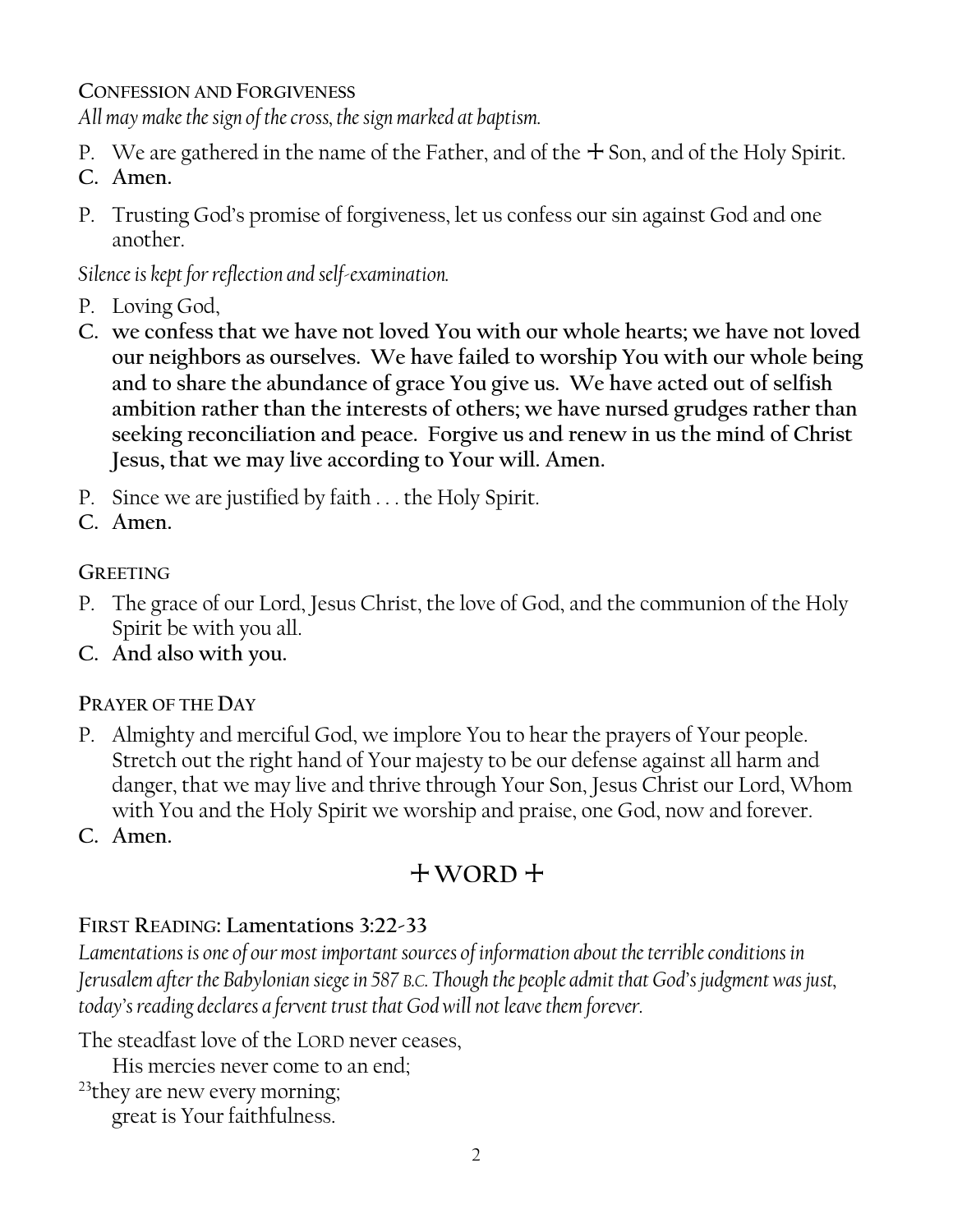$24$ <sup>\*</sup>The LORD is my portion," says my soul, "therefore I will hope in Him." <sup>25</sup>The LORD is good to those who wait for Him, to the soul that seeks Him. <sup>26</sup>It is good that one should wait quietly for the salvation of the LORD. <sup>27</sup>It is good for one to bear the yoke in youth, <sup>28</sup>to sit alone in silence when the LORD has imposed it, <sup>29</sup>to put one's mouth to the dust (there may yet be hope), <sup>30</sup>to give one's cheek to the smiter, and be filled with insults. <sup>31</sup>For the LORD will not reject forever. <sup>32</sup>Although He causes grief, He will have compassion according to the abundance of His steadfast love; <sup>33</sup>for He does not willingly afflict or grieve anyone. L. The Word of the Lord. **C. Thanks be to God.**

**PSALM 30**

*I will exalt You, O LORD, because You have lifted me up.* I will exalt You, O LORD, because You have lifted me up and have not let my enemies triumph over me. **<sup>2</sup>O LORD my God, I cried out to You, and You restored me to health.** <sup>3</sup>You brought me up, O LORD, from the dead; You restored my life as I was going down to the grave. **<sup>4</sup>Sing to the LORD, you servants of His; give thanks for the remembrance of His holiness.**  <sup>5</sup>For His wrath endures but the twinkling of an eye, His favor for a lifetime. **<sup>6</sup>Weeping may spend the night, but joy comes in the morning.** <sup>7</sup>While I felt secure, I said, "I shall never be disturbed. You, LORD, with Your favor, made me as strong as the mountains." **<sup>8</sup>Then You hid Your face, and I was filled with fear.**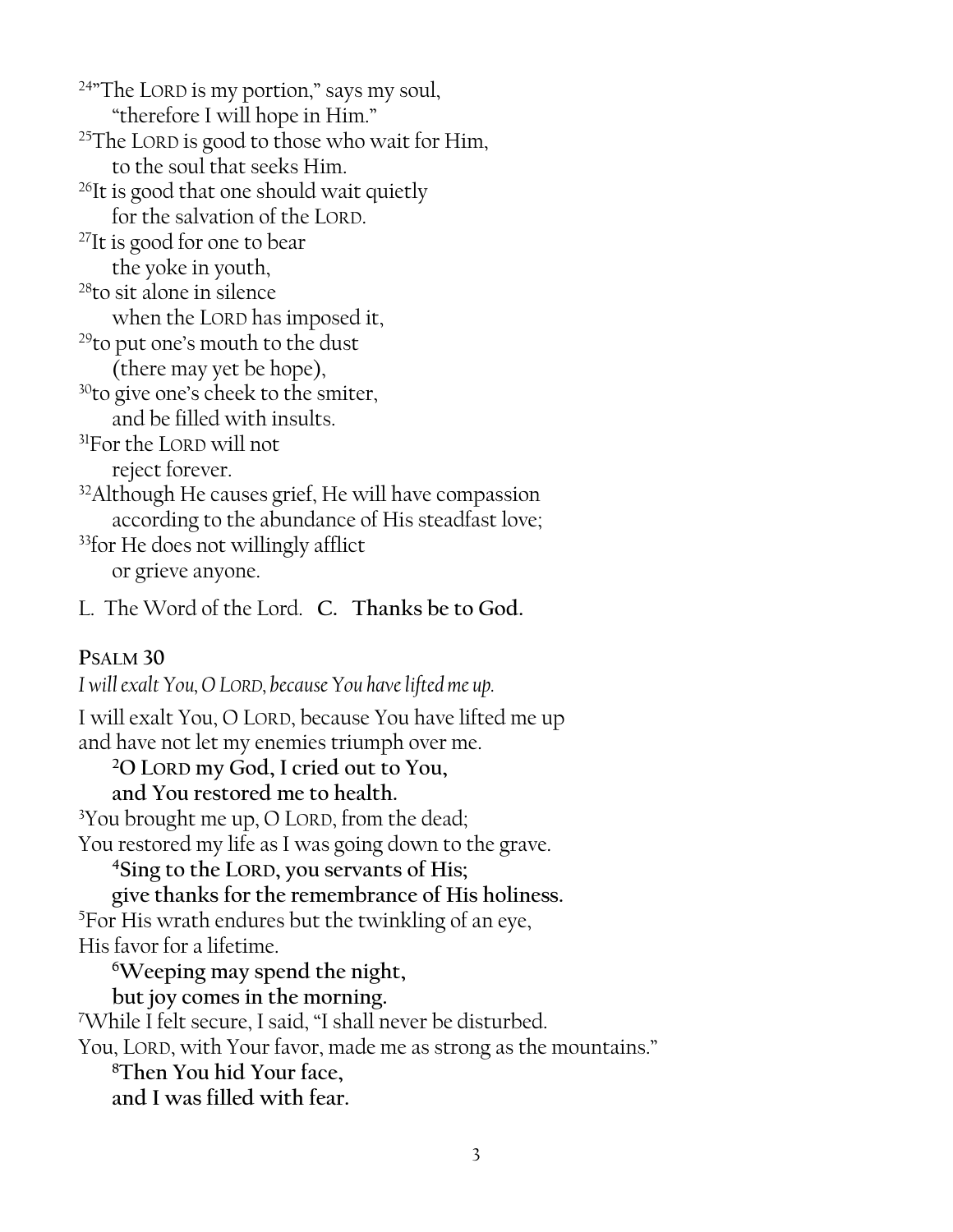9 I cried to You, O LORD;

I pleaded with the LORD, saying,

**<sup>10</sup>"What profit is there in my blood, if I go down to the pit?**

**Will the dust praise You or declare Your faithfulness?**

<sup>11</sup>Hear, O LORD, and have mercy upon me;

O LORD, be my helper."

**<sup>12</sup>You have turned my wailing into dancing;**

**You have put off my sackcloth and clothed me with joy.**

<sup>13</sup>Therefore my heart sings to You without ceasing;

O LORD my God, I will give You thanks forever.

### **SECOND READING: 2 Corinthians 8:7–15**

*In a world where compassion burns out and people may limit their concerns to problems in their own backyards, Paul urges the Corinthian church to support the Macedonians*

Now as you excel in everything  $-$  in faith, in speech, in knowledge, in utmost eagerness, and in our love for you  $-$  so we want you to excel also in this generous undertaking.

<sup>8</sup>I do not say this as a command, but I am testing the genuineness of your love against the earnestness of others. <sup>9</sup>For you know the generous act of our Lord Jesus Christ, that though He was rich, yet for your sakes He became poor, so that by His poverty you might become rich. <sup>10</sup>And in this matter I am giving my advice: it is appropriate for you who began last year not only to do something but even to desire to do something  $\frac{11}{100}$ finish doing it, so that your eagerness may be matched by completing it according to your means. <sup>12</sup>For if the eagerness is there, the gift is acceptable according to what one has not according to what one does not have. <sup>13</sup>I do not mean that there should be relief for others and pressure on you, but it is a question of a fair balance between <sup>14</sup>your present abundance and their need, so that their abundance may be for your need, in order that there may be a fair balance. <sup>15</sup>As it is written,

"The one who had much did not have too much,

and the one who had little did not have too little."

L. The Word of the Lord. **C. Thanks be to God**



#### **GOSPEL ACCLAMATION**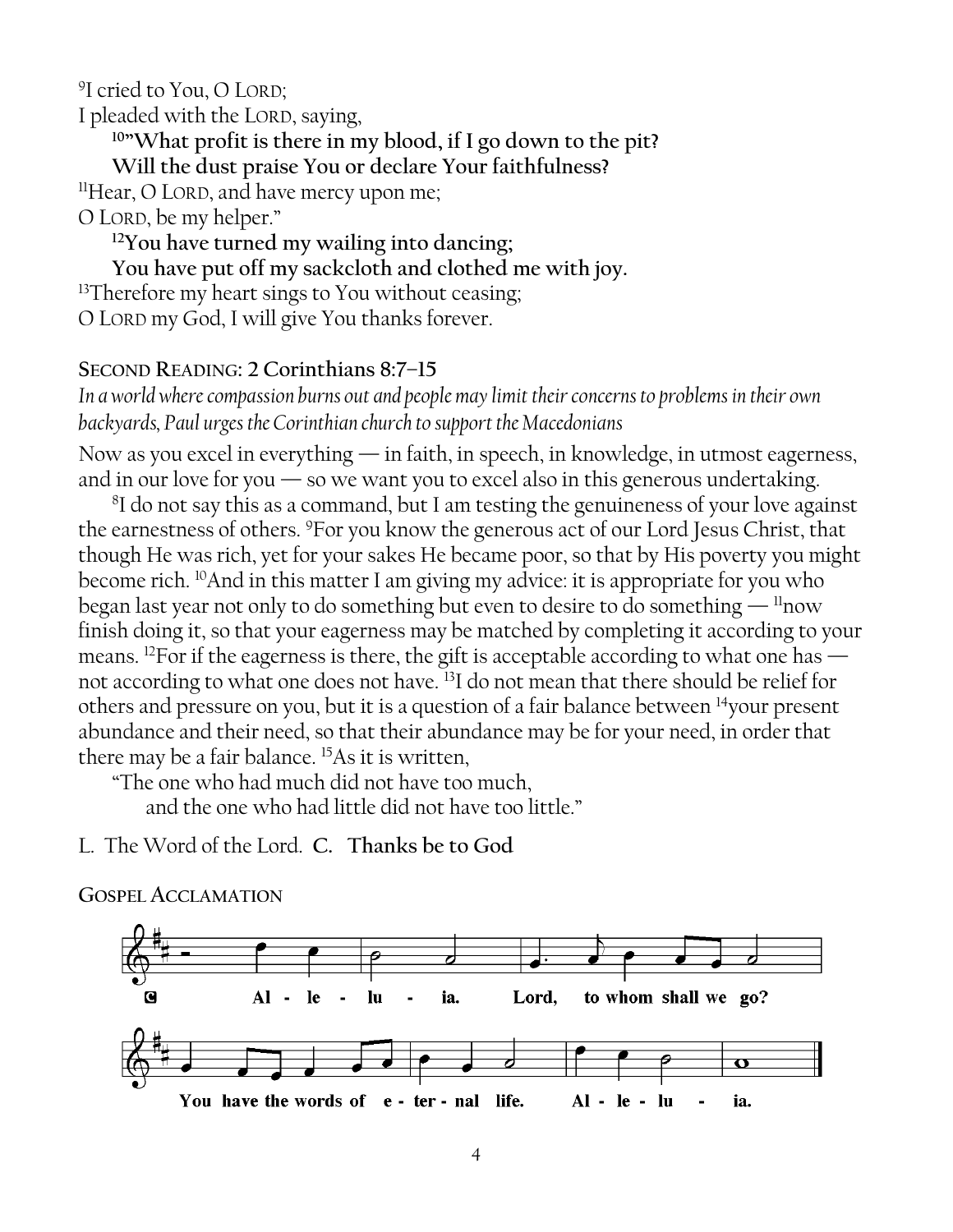### HOLY GOSPEL: St. Mark 5**:21–43**

*Jairus, a respected leader, begs Jesus to heal his daughter. A woman with a hemorrhage is ritually unclean, treated as an outcast in Jewish society. Both Jairus and the unnamed woman come to Jesus in faith, believing in His power to heal and bring life out of death.*

### **C. Glory to You, O Lord.**

When Jesus had crossed again in the boat to the other side, a great crowd gathered around Him; and He was by the sea. <sup>22</sup> Then one of the leaders of the synagogue named Jairus came and, when he saw Him, fell at His feet <sup>23</sup> and begged Him repeatedly, "My little daughter is at the point of death. Come and lay Your hands on her, so that she may be made well, and live." <sup>24</sup> So He went with him.

And a large crowd followed him and pressed in on Him. <sup>25</sup> Now there was a woman who had been suffering from hemorrhages for twelve years. <sup>26</sup> She had endured much under many physicians, and had spent all that she had; and she was no better, but rather grew worse. <sup>27</sup> She had heard about Jesus, and came up behind Him in the crowd and touched His cloak, <sup>28</sup> for she said, "If I but touch His clothes, I will be made well." <sup>29</sup> Immediately her hemorrhage stopped; and she felt in her body that she was healed of her disease. <sup>30</sup> Immediately aware that power had gone forth from Him, Jesus turned about in the crowd and said, "Who touched My clothes?" <sup>31</sup> And His disciples said to Him, "You see the crowd pressing in on You; how can You say, 'Who touched Me?'" <sup>32</sup> He looked all around to see who had done it.<sup>33</sup> But the woman, knowing what had happened to her, came in fear and trembling, fell down before Him, and told Him the whole truth. <sup>34</sup> He said to her, "Daughter, your faith has made you well; go in peace, and be healed of your disease."

<sup>35</sup> While He was still speaking, some people came from the leader's house to say, "Your daughter is dead. Why trouble the Teacher any further?" <sup>36</sup> But overhearing what they said, Jesus said to the leader of the synagogue, "Do not fear, only believe." <sup>37</sup> He allowed no one to follow Him except Peter, James, and John, the brother of James. <sup>38</sup> When they came to the house of the leader of the synagogue, He saw a commotion, people weeping and wailing loudly. <sup>39</sup> When He had entered, He said to them, "Why do you make a commotion and weep? The child is not dead but sleeping." <sup>40</sup> And they laughed at Him. Then He put them all outside, and took the child's father and mother and those who were with Him, and went in where the child was. <sup>41</sup> He took her by the hand and said to her, "Talitha cum," which means, "Little girl, get up!" <sup>42</sup> And immediately the girl got up and began to walk about (she was twelve years of age). At this they were overcome with amazement. <sup>43</sup> He strictly ordered them that no one should know this, and told them to give her something to eat

P. The Gospel of the Lord.

**C. Praise to You, O Christ.**

**SERMON**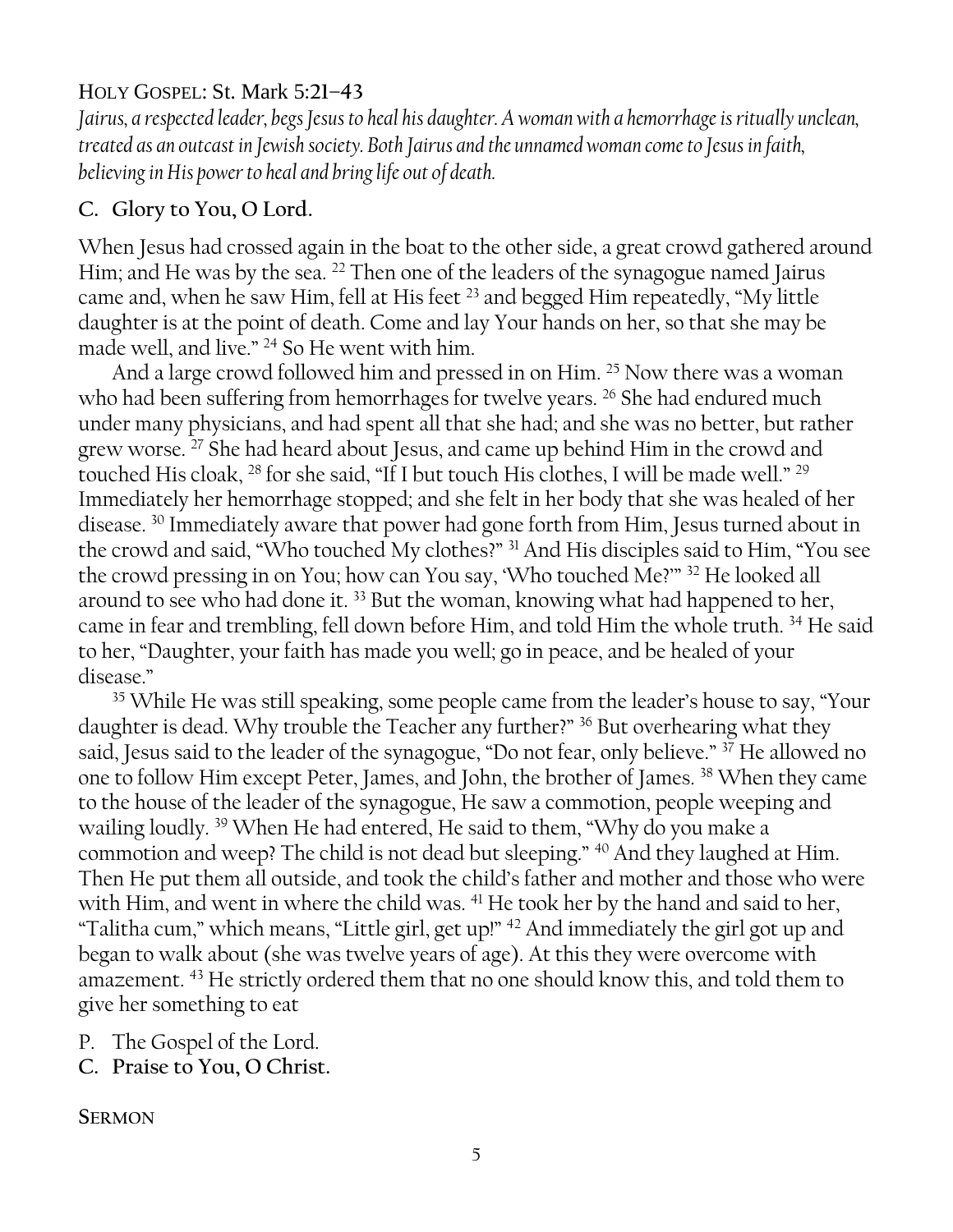**HYMN OF THE DAY** *We Come to You for Healing, Lord*



Text: Herman G. Stuempfle Jr., 1923-2007

Note: MARTYRDOM, Hugh Wilson, 1764–1824<br>Music: MARTYRDOM, Hugh Wilson, 1764–1824<br>Text © 2002 GIA Publications, Inc. 7404 S. Mason Ave., Chicago, IL 60638. www.giamusic.com

#### **THE APOSTLES' CREED**

I believe in God, the Father almighty, creator of heaven and earth.

- I believe in Jesus Christ, His only Son, our Lord.
- He was conceived by the power of the Holy Spirit and born of the virgin Mary.
- He suffered under Pontius Pilate, was crucified, died, and was buried.

He descended into hell.

On the third day He rose again.

#### **SHARING THE PEACE OF THE LORD**

He ascended into heaven, and is seated at the right hand of the Father. He will come again to judge the living and the dead.

I believe in the Holy Spirit, the holy catholic Church, the communion of saints, the forgiveness of sins, the resurrection of the body, and the life everlasting. Amen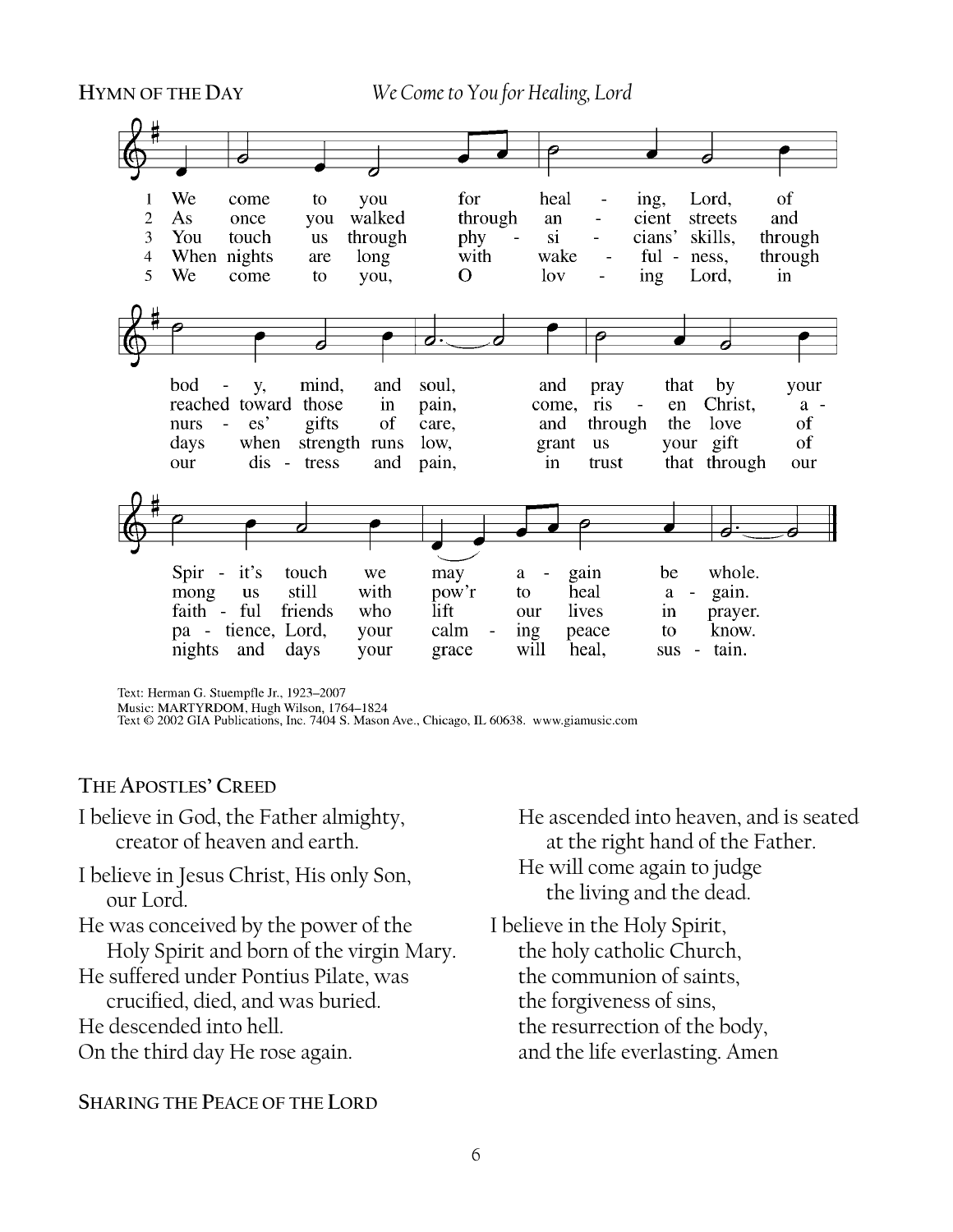$+$  PRAYER  $+$ 

### **OFFERING**



### **OFFERTORY PRAYER**

- P. Blessed are you,
- **C. O Lord our God, maker of all things. Through Your goodness You have blessed us with these gifts. With them we offer ourselves to Your service and dedicate our lives to the care and redemption of all that You have made, for the sake of Him Who gave Himself for us, Jesus Christ our Lord. Amen.**

### **PRAYERS OF THE CHURCH**

Trusting the Spirit's power, let us pray for the Church, and the world, and all those in need.

### *A brief silence.*

God of hope, send out your Church to cross boundaries for the sake of Your holy compassion. Use our words and our actions to bring peace and wholeness to all people. Lord, in Your mercy,

### **C. hear our prayer.**

Almighty God, we give You thanks for the air we breathe, the water we drink, the land that provides our food. Guard all species of plants and animals from harsh changes in climate and empower us to protect all You have made. Lord, in Your mercy,

### **C. hear our prayer.**

Righteous God, we pray for nations and their leaders. Give them a spirit of compassion and steer them towards a fair distribution of resources; that none among us would have too much or too little. Lord, in Your mercy,

### **C. hear our prayer.**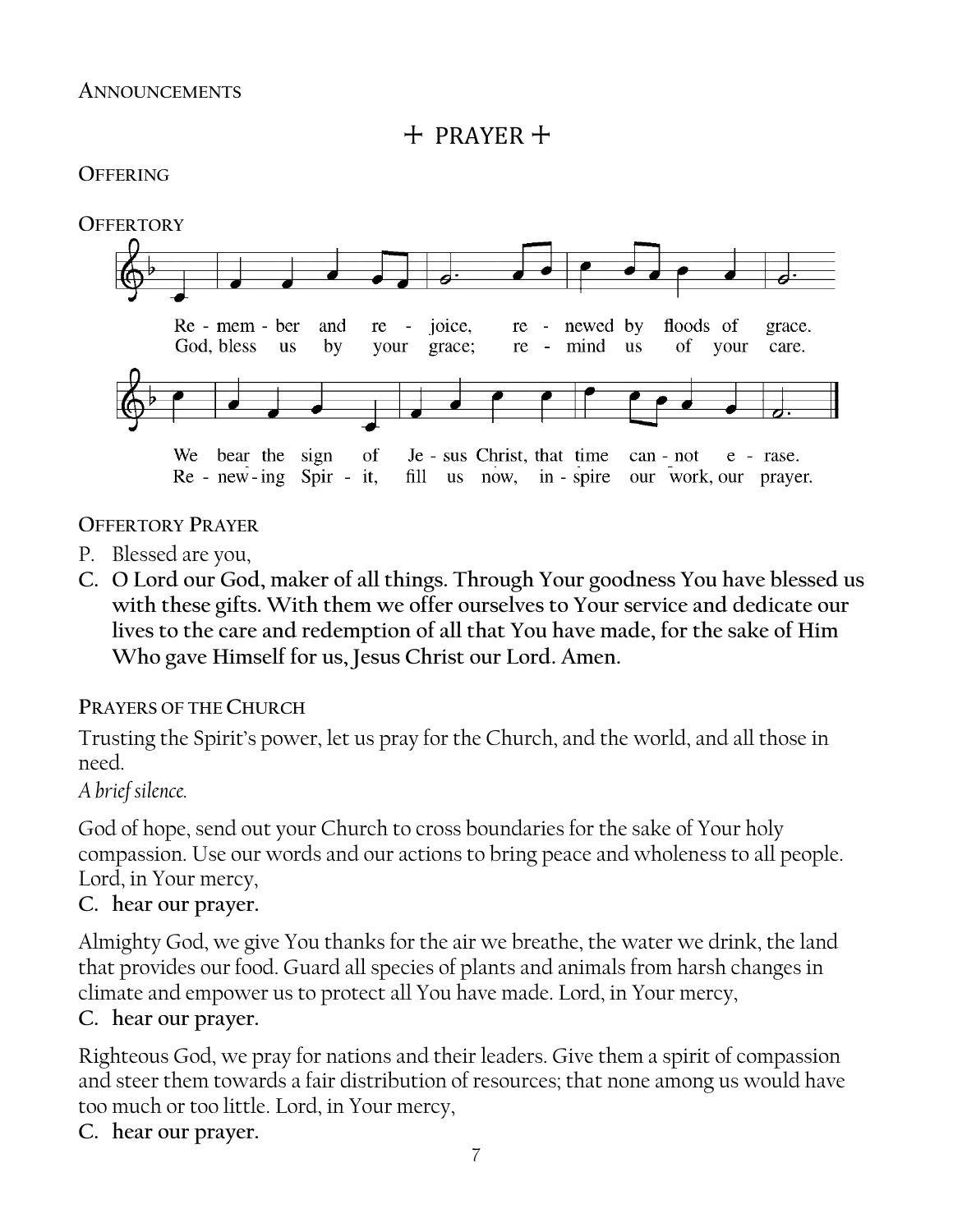God of healing, Your touch has the power to make us whole. We pray for those suffering from physical or mental illness. Embrace those who are sick, especially Emily, Angie, Shirlee, Bill & Karen, Gail, Sherry and Carol. Surround them with Your unwavering presence. Strengthen and renew us with Your Spirit. Lord, in Your mercy, **C. hear our prayer.**

We pray for our congregation and all those gathered together in worship. Revive our spirits, renew our relationships, and rekindle our faith, that we might experience resurrection in this community. Lord, in Your mercy,

### **C. hear our prayer.**

We give thanks for the faithful ancestors in every age whose lives have pointed us towards You. Envelop them in Your love, that with Cyril, Bishop of Alexandria, and all Your saints we may be reunited with one another in the last days. Lord, in Your mercy, **C. hear our prayer.**

By the sure guidance of Your Holy Spirit, O God, we lift up our prayers in trust and thanksgiving; through Jesus Christ our Lord.

**C. Amen.**

## **THE LORD'S PRAYER**

**Our Father Who art in heaven, hallowed be Thy name, Thy kingdom come, Thy will be done, on earth as it is in heaven. Give us this day our daily bread; and forgive us our trespasses**

**as we forgive those who trespass against us; and lead us not into temptation, but deliver us from evil. For Thine is the kingdom, and the power, and the glory, forever and ever. Amen**

## + **SENDING** +

**BENEDICTION**

- P. Jesus is the vine and we are the branches. May you be rooted and grounded in His love. Almighty God, Father,  $+$  Son, and Holy Spirit, bless you now and forever.
- **C. Amen**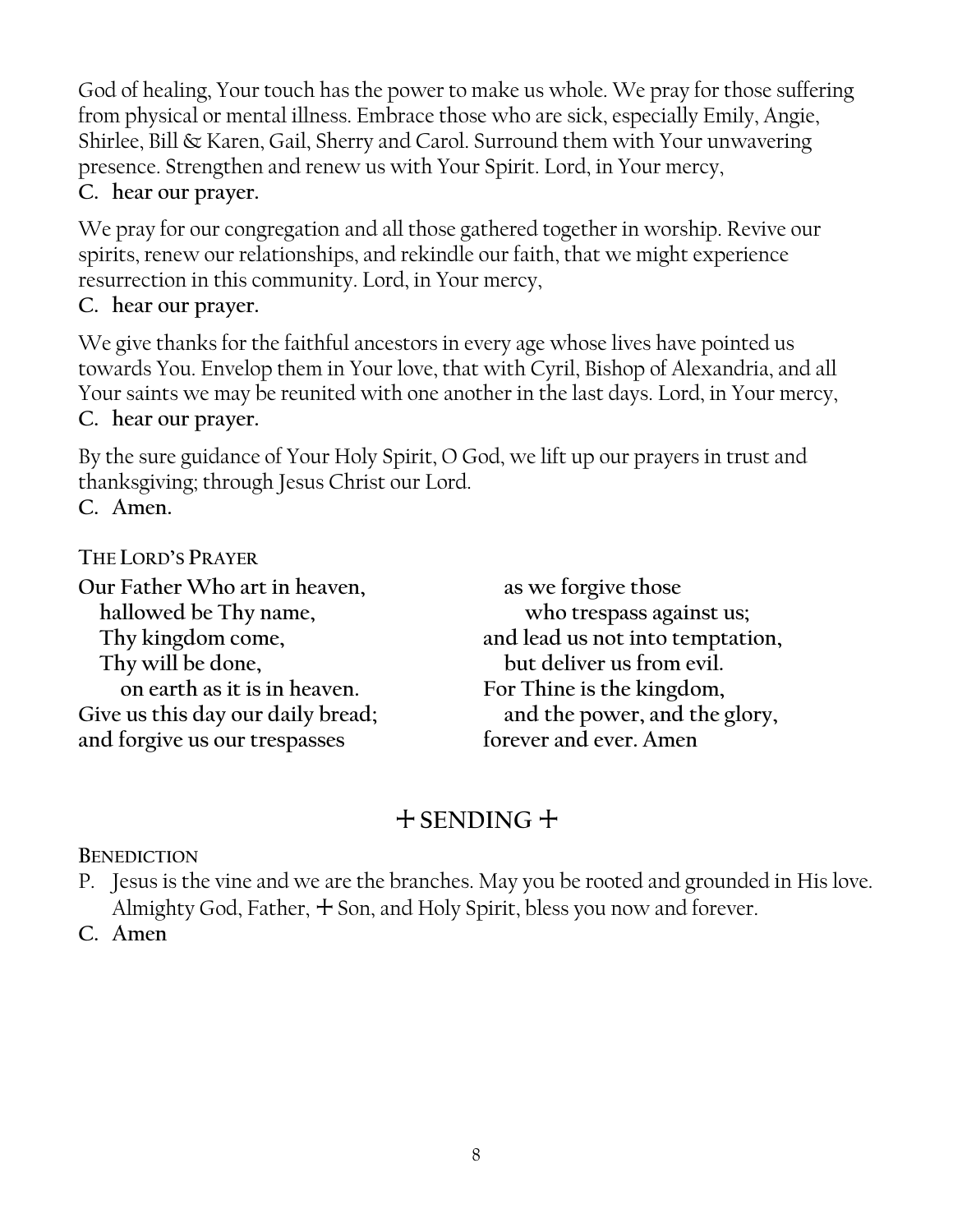**CLOSING HYMN** *Great is Thy Faithfulness*



**DISMISSAL** 

- P. Go in peace to love and serve the Lord.
- **C. Thanks be to God.**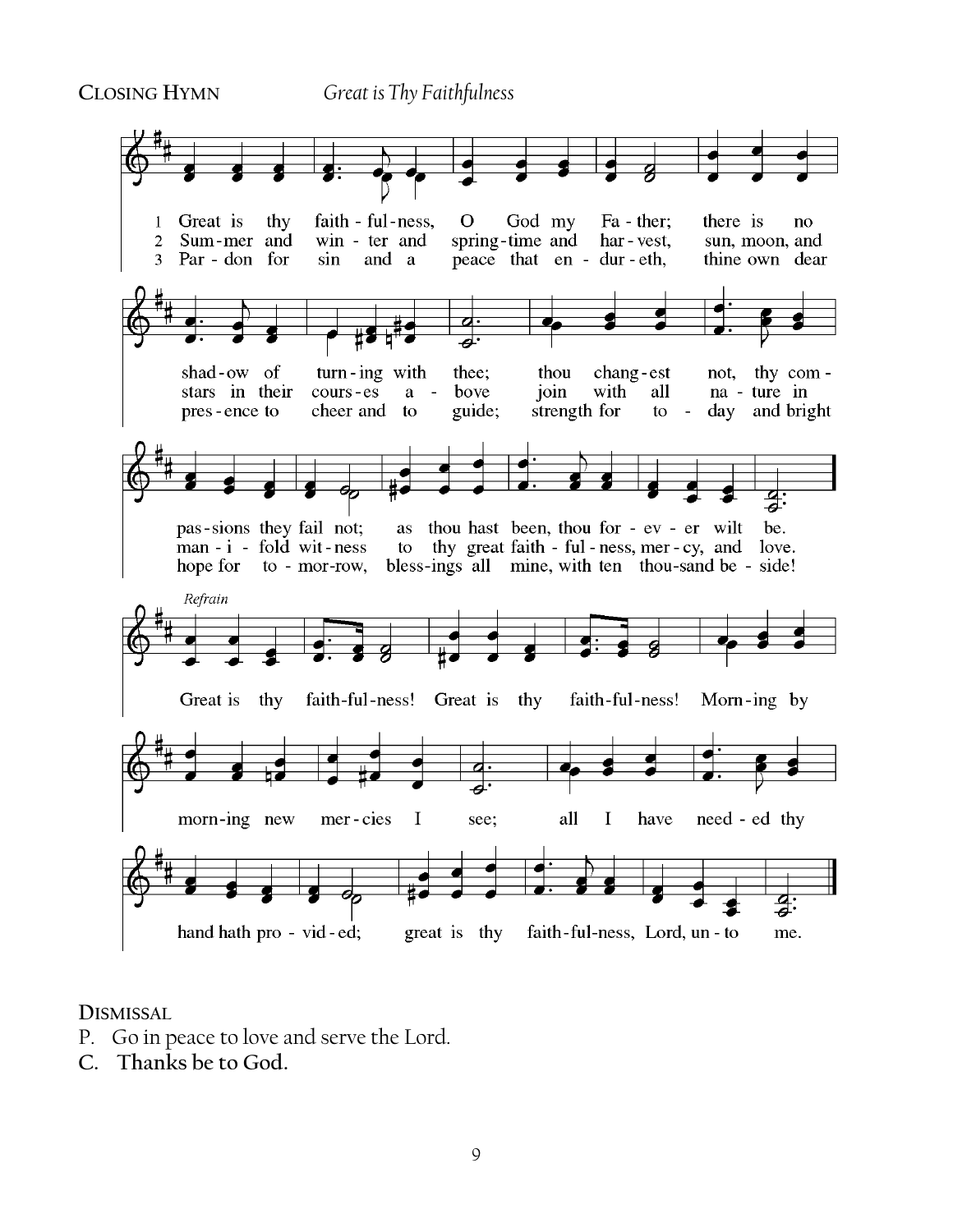## **THOSE WHO SERVE:**

**Ministers:** All the People of God **Presider:** Pastor Ellen Munter **Musician:** Lou Knutson **Reader:** Linda Bruns

**Camera:** Josh Sumption **Projection:** James Kamrath/Kendon Knutson Katie Munter/Sara Wollum

**Sound Room:** Ken Jeremiason and Jerome Bruns

**Cover art:** "Christ Raises the Daughter of Jairus" By Yelena Cherkasova

### **How to reach us:**

Church Office: 507-296-4658 Pastor's House: 507-296-4558 Pastor's Cell: 507-828-1000(call or text) Pastor's email: pastormunter@gmail.com

Bethel email: bethel@ bethelofporter.com Bethel web page: www.bethelofporter.com



Emily Morton, Angie Denelsbeck Anderson, Shirlee Gabbert, Bill and Karen Pohlen, Carol Moon, Gail Sumption, and Sherri Karstens.

Our sympathy to the family and friends of Bill Ningen, whose funeral is at Bethel on Tuesday, June 29, and the family and friends of Norma Dovre whose funeral was here on Thursday.

June 20, 2021 General: \$919.50 (\$459.50 received through eGiving)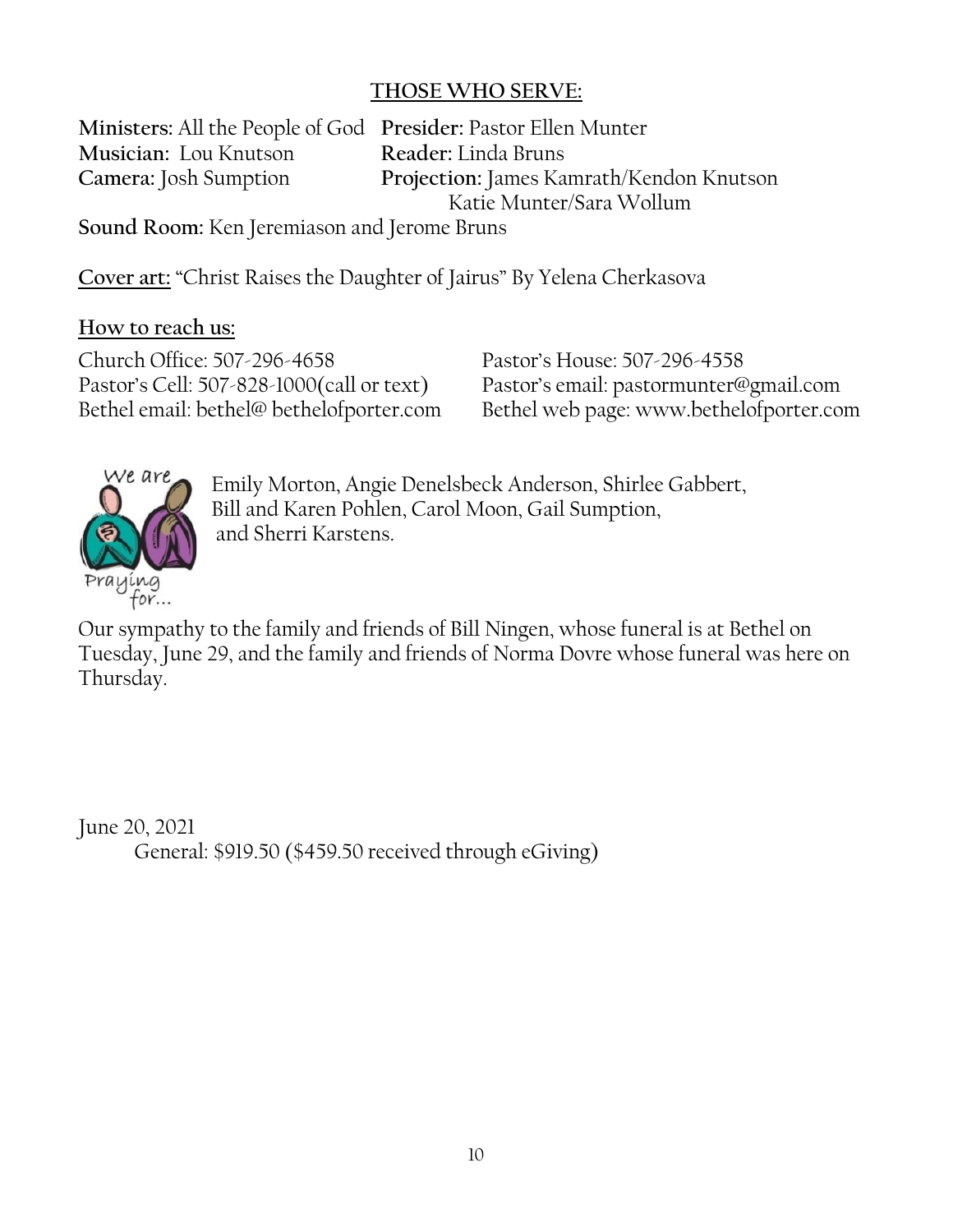### **RICH GIRL AND POOR WOMAN HEALED**

Two stories are intertwined in Mark 5. These stories seem separate at first, but parallel each other: a little girl is dying, and a woman has been sick with hemorrhaging for twelve years. The girl is the daughter of Jairus, a synagogue leader, from a rich family with status in their community. The woman, on the other hand, is poor and has been an outcast because of her blood flow, treated like a leper.

What brings these two stories together? First, both the woman and Jairus take risks of faith. The woman risks approaching Jesus in the crowd, receives healing at a secret touch, then steps forward to identify herself in front of the whole crowd instead of sneaking away like she might have wanted to do. Jairus takes a risk by falling to his knees to beg publicly for Jesus to heal his daughter. He is a synagogue leader risking humiliation among his colleagues.

The second thing weaving the stories together is that Jesus heals both girl and woman despite their great class differences. We know that Jesus is one Who sides with the outcast, so it makes sense that the hemorrhaging woman is healed. And even though a little girl is normally not viewed as privileged, her father's wealth does not exclude her from healing. Jesus' great love reaches all of us no matter where we live, no matter the size of our home or bank account.

Worried that your faith might not be enough? Or have you called to Jesus for healing and not received it? Even when we do not receive the kind of miraculous healing we hear about in today's gospel, or the kind of healing we pray for, Jesus hears every one of our fears and is with us always. The unending power of Jesus' death and resurrection will ultimately heal us and all creation.

From Sundays and Seasons.com. Copyright 2005 Augsburg Fortress. All rights reserved. Reprinted by permission under Augsburg Fortress Liturgies Annual License #23538